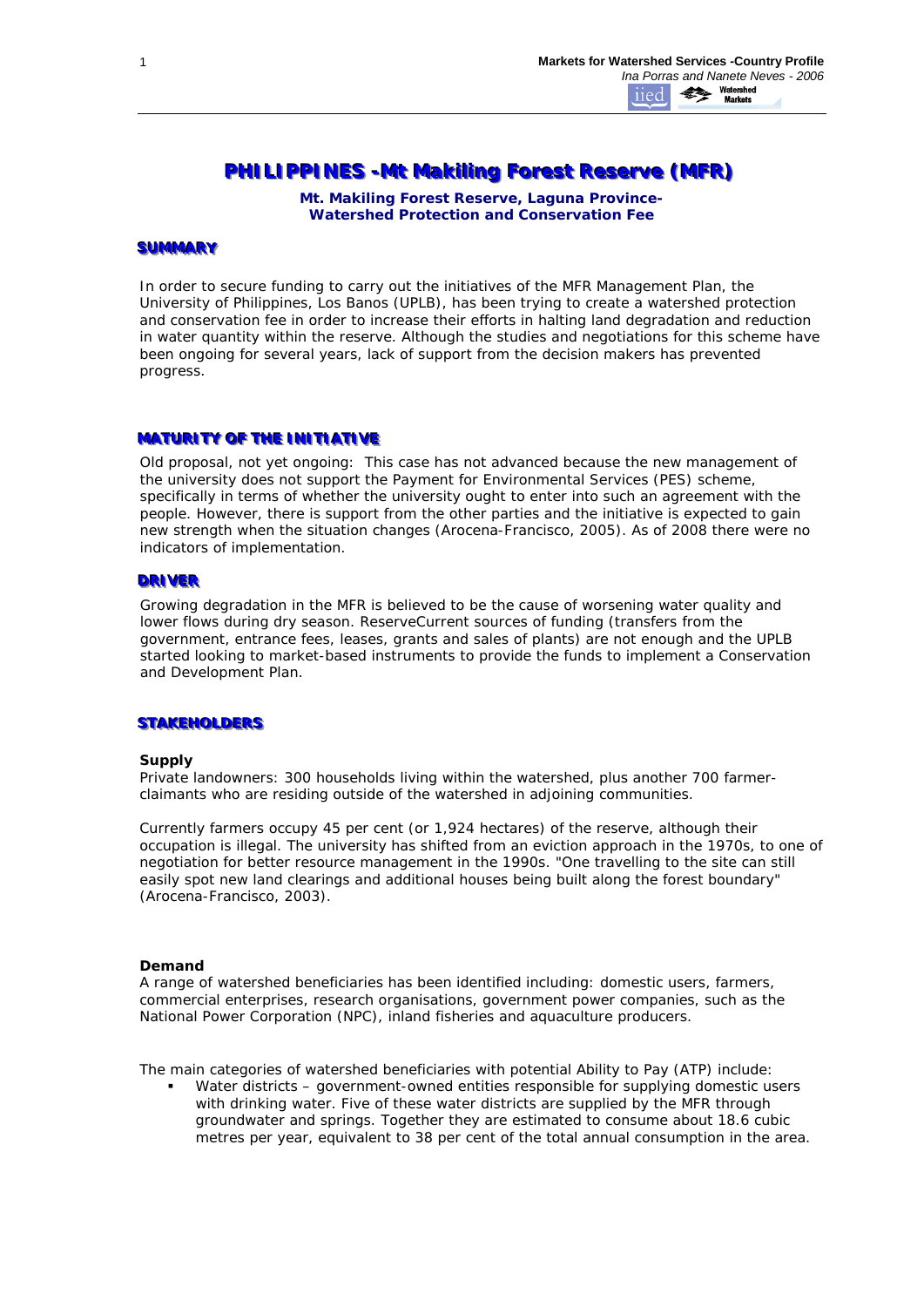- Households not serviced by water districts water districts are not all equally efficient in carrying out their mandates and manage to supply between 10 and 77 per cent of households in their areas.
- The remaining households access water in a range of ways, such as water cooperatives, artesian, shallow and dug wells, rivers and springs. This category is estimated to account for about 38 per cent of total annual consumption.
- Government offices and other institutions among the largest single-entity consumers include government research institutes based in the reserve, including the university. These institutes extract most of their water from deep wells and account for about 22 per cent of total annual consumption.
- Resorts and private pools significant tourism to the reserve takes advantage of the hot springs associated with the reserve, which accounts for about two per cent of total annual consumption.

# **Intermediary**

The UPLB has been managing the reserve since 1989. Since the late 1990s, the university has been trying to increase funding for the management of the reserve by, among other measures, adding a watershed protection fee to the water use fees already being charged. After various public consultations and meetings, the consensus was to create a multi-sectoral group to manage a watershed protection fund into which the revenues from these watershed protection fees would be deposited.

# **Facilitator**

The university has provided funding for feasibility studies.

# **MARKET DESIGN**

#### **Service**

*Water quality protection and higher of dry season flows***.**

## **Commodity**

*Improved management contracts* for soil and water conservation (reforestation of denuded and critical areas: e.g. riverbanks, creeks and sloping land), planting hedgerows, contour ditches, planting cover crops in monoculture plantations, building drainage canals, rockwalls, etc.

# **Payment Mechanism**

Current funding (government transfers, entrance fees, sales and leases, and grants) accounts for only 10 per cent of expenses of managing the reserve. The proposal for additional funds include:

*Trust fund intermediary & user fee* - The project proposes that a watershed protection and conservation fee be introduced as an addition to existing water charges. The revenue generated would be channelled through a new reserve trust fund that is to be overseen by a multistakeholder management board.

The board would include, amongst others, representatives from the government research institutes, other large leaseholders, people's organisations (POs), local government units (Laguna and batangas), Laguna Tourism Association, Laguna Chamber of Commerce and Industries, private industries and NGOs. The board would be responsible for formulating policies, guidelines and criteria for funding alternatives and ensuring their implementation.

The board would be supported by a technical secretariat and financial management would be contracted out to an independent body, the UPLB Foundation, Inc., which would be responsible for allocating funds to projects approved by the board and monitoring financial operations of the projects. The remaining hurdle is to appoint the body legally accountable for collecting the fees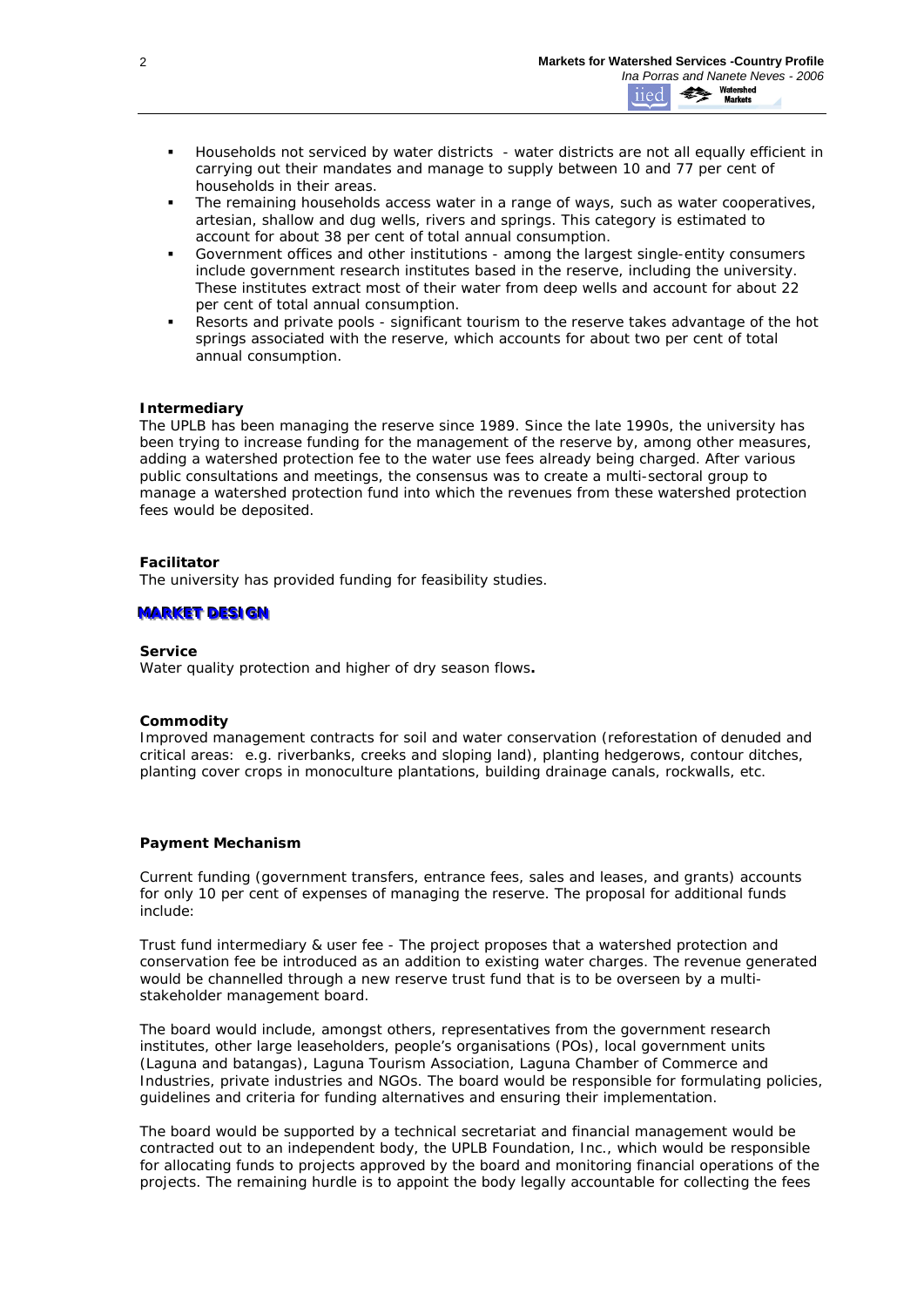(Arocena-Francisco 2003).

In terms of how funds might be allocated to farmers for soil and water conservation activities, this is not yet clear. Compensation would offer an incentive and would offset a proposed charging system aimed at forcing farmers to pay for the valuable land resources from which they benefit. Costs of soil and watershed projects have been estimated based on labour and material inputs by POs, but whether these POs can apply for funds from the trust fund is unclear.

## **Terms of Payment**

Probably both *in-kind* (tenure accreditation, training for agroforestry farm development) and *cash* payments to support the implementation of the activities agreed in the best management practice contracts.

#### **Funds Involved**

The total implementation cost of the Conservation and Development Plan is approximately US\$2.591 million over five years. Three per cent of this is assigned to people-oriented forestry involving activities such as tenure accreditation, agroforestry farm development and livelihood development.

Investment on watershed-protecting farm activities range from US\$43.24 per hectare to \$270.27 per hectare, while estimates for community activities by POs range from \$920 per year to \$2736 per year.

# **ANALYSIS OF COSTS AND BENEFIITS**

#### **Economic**

*Willingness to Pay (WTP):* Estimates of different users' WTP for watershed management (see Cruz et al., 1997) suggest that about 68 per cent of water users are willing to pay between US\$0.03 per cubic metre and \$0.04 per cubic metre water used, resort owners being the ones willing to pay more and farmers less. This is significantly above estimated costs of provision of \$0.01 per cubic metre (assuming all users pay and that water beneficiaries cover all the costs of watershed protection).

Local government units have pledged to help collect fees from big industrial water users, water districts have expressed a willingness to pay for watershed management, tourism entities have offered to contribute and geothermal and electric power generators have pledged seedlings for reforestation.

#### **Environmental**

Upland farmers have already been collaborating with the university in (Arocena-Francisco, 2003):

- Boundary delineation with trees and putting up signs for protected areas;
- Protecting water sources in exchange for a donated pump;
- Adoption of agroforestry systems by the majority of the upland farmers.

#### **Social**

The university has signed agreements with 5 of the 11 existing POs in the area, and is currently negotiating with the rest. *Poorer and marginalized groups might be left out:* "*One big problem*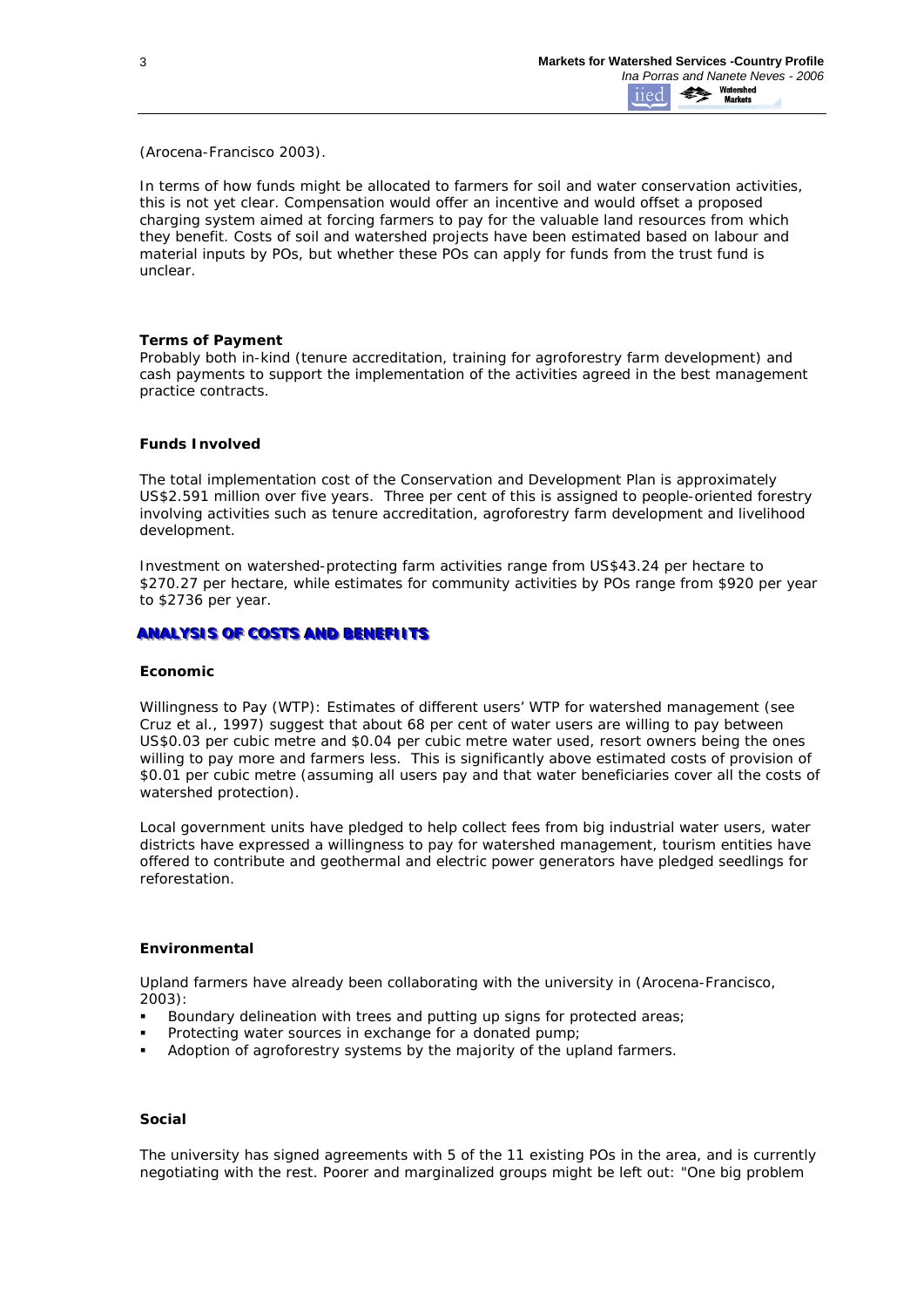*with working with recognized POs is that membership oftentimes represents only a small segment of upland population, in which case, a few families, often the more vocal and influential members of the community, largely appropriate the "rewards" of participation in watershed protection endeavors*" (Arocena-Francisco, 2003).

*Improved education about watershed benefits*: Training on sustainable land uses and practices and on livelihood development. Through the relationship with the university, upland farmers receive other benefits:

- scholarship supports to high school students;

- medical discounts for the use of the university infirmary;

- skills training for those who can be employed in the tourism resorts as a commitment by resort operators as their form of in-kind contribution or 'payment' for watershed protection services of the upland communities.

# **LEGISLATION**

*Legal/political context*

The importance of proper pricing of natural resources was emphasised in the Philippine Strategy for Sustainable Development in the late 1980s and the government has recently set up a Philippine Economic and Environmental Natural Resource Accounting System to incorporate natural resource values into decision making processes and promote the operationalisation of proper resource pricing.

In 1998 the government formulated a Watershed Management Programme that includes explicit mention of the need to introduce market-based instruments as a mechanism for resource management. Currently there is a bill awaiting senate approval for the creation of a Water Resources Authority of the Philippines that emphasises the need for water charges to incorporate a payment for watershed management. This project being undertaken in the reserve is seen as a pilot for exploring alternative Management Buy-In (MBI) services.

## **MONITORING**

The university is in close contact with the POs in the reserve and the upland farmers have committed themselves to preventing others from entering the reserve and to prevent further expansion by members into the remaining forest zones.

## **MAIN CONSTRAINTS**

According to Arocena-Francisco, 2003:

- This case has not advanced because new management of the university does not support the PES scheme, specifically in terms of whether the university ought to enter into such an agreement with the people (Arocena-Francisco, personal communication 2005). However, there is support from the other parties and the initiative is expected to gain new strength when the situation changes.
- Conflicts between the university and some POs within the reserve. Usually the opposing groups are more vocal and organised.
- Institutional barriers for the collection of a watershed protection and conservation fee. The legal basis for the collection is unclear, although the university has claimed they have the authority to do it. This is considered the major bottleneck of the proposal.
- A proposal is that the local government unit imposes and collects the fee. However, the university is worried about bringing the local government into the management of the reserve. Already conflicts have emerged as the local government wants to have a share of the resources generated by the reserve. Some of their constituents are also residents of the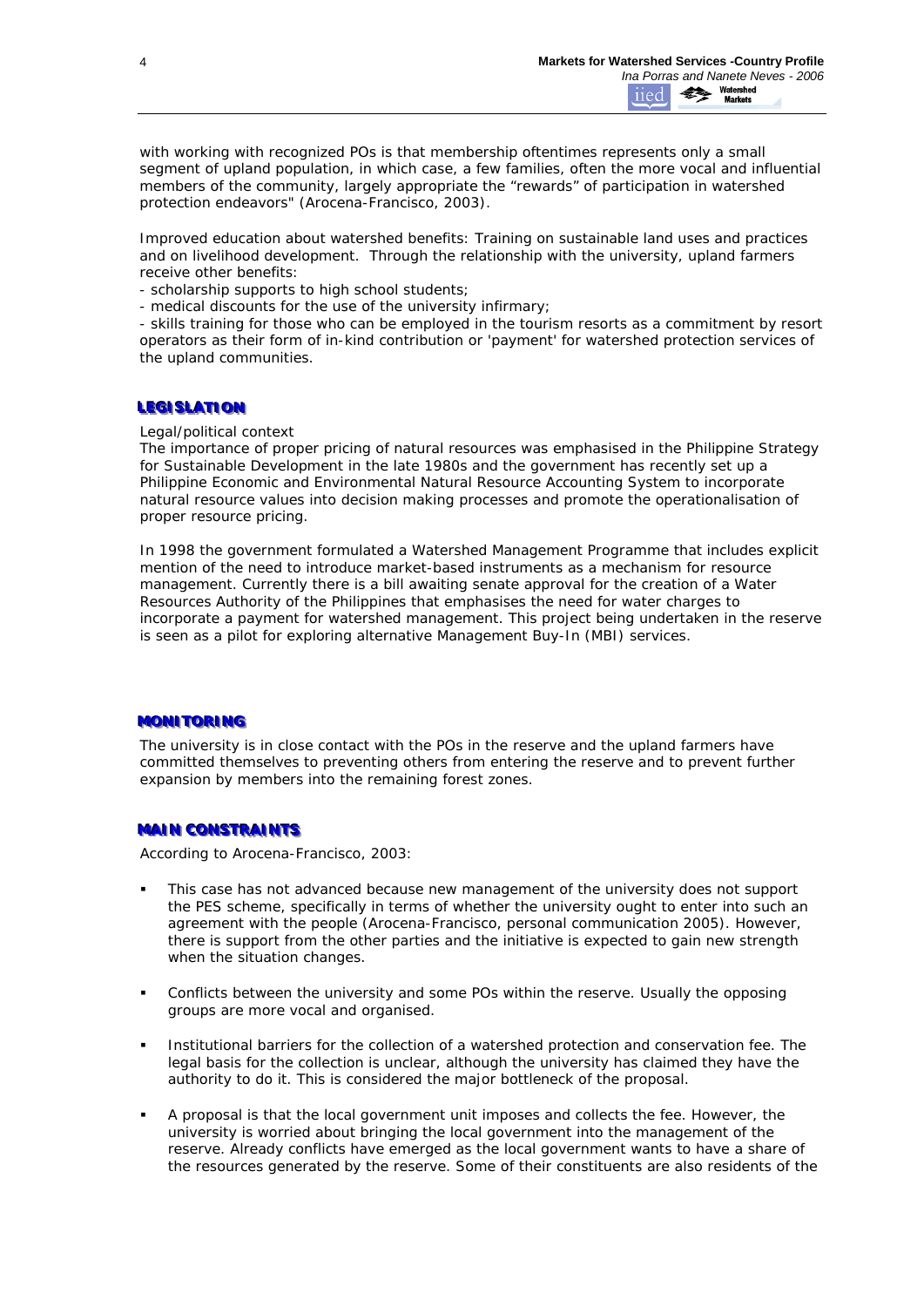reserve, and therefore it will give them political mileage to have the controlling interest over the resource.

# **MAIN POLICY LESSONS**

 Long process of consultation with stakeholders is key for stimulating demand through recognition of watershed services, and for laying the foundation for implementing a solution.

The consultation began in May 1998 with a meeting of 40 water users from the government, private sector and civil society (water cooperatives). A subsequent forum was held on water use policies to clarify policies and guidelines concerning water extraction and mechanisms for management. At this gathering a consensus was reached that revenue generated from a fee should be managed by an independent financial organisation and overseen by a multi-stakeholder board. A third meeting was held in 1999 to agree on a final institutional structure for fee collection. The university was charged with drawing up a Memorandum of Understanding (MOU) on the proposed fee collection scheme.

 Work on the potential for a watershed protection and conservation fee has provided a powerful basis for introducing a new financing mechanism. In addition, proposals for the introduction of charges for farmers benefiting from fertile soils in the reserve are being explored. The aim of both is for beneficiaries to pay, but there is also an element of payto-pollute with the latter since it is suggested that farmers' fees are based on costs they impose in terms of erosion and sedimentation downstream. Also, the farmers are requesting that those who invest in soil and water conservation activities receive credits to offset these charges.

# **OTHER INFORMATION**

*Landscape beauty already paying off:* studies have concluded that the optimal market-based instruments for capturing beneficiaries' WTP for environmental services are entrance fees and estimated WTP was above existing fees in 1998; entrance fees were then doubled (Calderon et al., 2000, in Arocena-Francisco, 2000).

# **CONTACT**

Herminia Arocena-Francisco, University of the Philippines Los Banos and International Development Research Centre -IDRC, Cambodia: hfrancisco@idrc.org.sq.

# **REFERENCES**

Arocena-Francisco, H. J. Dizon and C. Torres eds. 2000. Economic Instruments for the Makiling Forest Reserve. Quezon City, University of the Philippines Los Banos.

Arocena-Francisco, H. 2000. Watershed management: Paying for conservation in the Philippines. EEPSEA Impact Report 1993-2000 Singapore, EEPSEA.

Arocena-Francisco, H. 2003. Environmental Service "Payments": Experiences, Constraints and Potential in The Philippines. Bogor, Indonesia, ICRAF- World Agroforestry Centre. http://www.worldagroforestry.org/sea/Networks/RUPES/download/paper/Hermi\_RUPES.pdf

Arocena-Francisco, H. 2005. Personal Communication.

Calderon, M. C. Cruz R. Cereno and F. Cruz. 2000. Market-based instrument for forest Recreation and Eco-tourism in the Makiling Forest Reserve. **In** Francisco, H. J. Dizon and C. Torres **(edits).** Economic Instruments for the Makiling Forest Reserve. Laguna, University of the Philippines Los Banos.